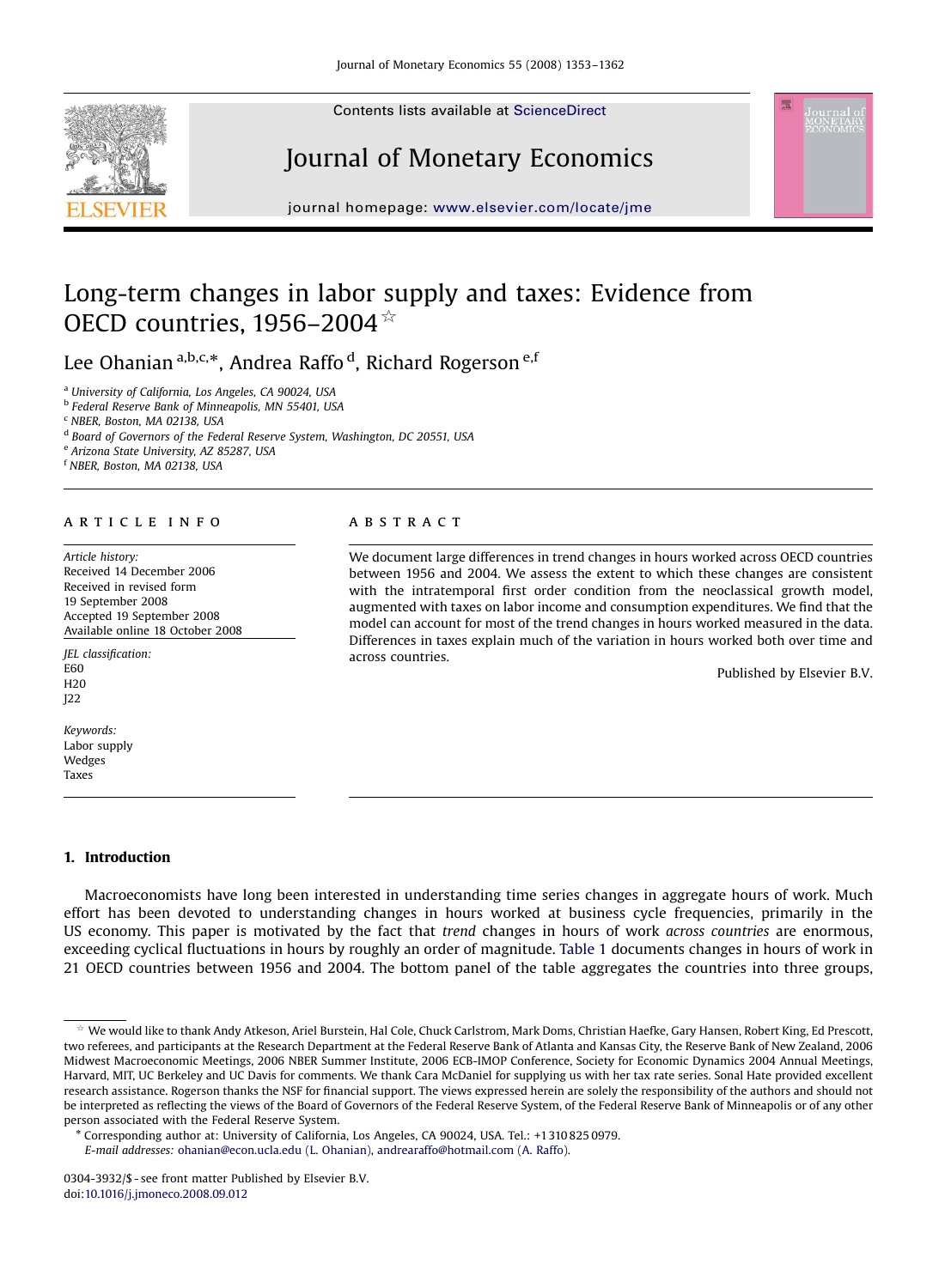#### <span id="page-1-0"></span>Table 1

Distribution of hours worked across OECD countries: (A) Summary statistics. (B) Country-specific patterns

| (A)                                   |      |              |             |                    |            |
|---------------------------------------|------|--------------|-------------|--------------------|------------|
|                                       |      |              | Average     | Standard deviation |            |
| <b>OECD</b>                           |      |              |             |                    |            |
| Min (Year)                            |      |              | 1069 (1993) |                    | 0.10(1972) |
| Max (Year)                            |      |              | 1365 (1956) | 0.16(1991)         |            |
| US time series (1956-2004)            |      |              | 1266        | 0.02               |            |
| (B)                                   |      |              |             |                    |            |
| Hours worked in 2004 relative to 1956 |      |              |             |                    |            |
| $\leq 0.75$                           |      | (0.75, 0.90) |             | $\geqslant 0.90$   |            |
| Austria                               | 0.74 | Japan        | 0.85        | Australia          | 0.97       |
| Belgium                               | 0.70 | Netherlands  | 0.81        | Canada             | 1.08       |
| Denmark                               | 0.71 | Norway       | 0.82        | Greece             | 0.99       |
| France                                | 0.67 | Portugal     | 0.84        | New Zealand        | 1.05       |
| Finland                               | 0.75 | Spain        | 0.86        | <b>US</b>          | 1.01       |
| Germany                               | 0.60 | Sweden       | 0.80        |                    |            |
| Italy                                 | 0.74 | Switzerland  | 0.83        |                    |            |
| Ireland                               | 0.70 | UK           | 0.79        |                    |            |
| Group 1                               | 0.70 | Group 2      | 0.83        | Group 3            | 1.02       |

Note: Hours worked is the product of total civilian employment and hours per worker, divided by the size of population aged 15–64. Source: OECD, GGDC and The Conference Board.

according to the size of their change in hours. Group 1 consists of countries that experienced at least a 25 percent decline in hours, Group 2 is those countries with declines ranging between 10 and 25 percent, and Group 3 is the remaining countries, that either have small declines or small increases in hours. The table clearly shows the considerable differences in long-run changes in hours across these countries. On average, Group 1 hours worked decline 30 percent, Group 2 hours worked decline 15 percent, while Group 3 hours worked rise 2 percent.<sup>1</sup>

This paper uses the neoclassical growth model to account for these very different long-run changes in hours worked across the OECD. Our analysis focuses on the static first order condition in the model that governs the household's time allocation decision, and assesses the extent to which this condition holds at each point in time in the data.<sup>2</sup> Our main finding is that the standard version of the growth model, extended to incorporate taxes on labor income and consumption expenditures and a moderate level of subsistence consumption, can account for much of these changes. The model broadly accounts for differences in the magnitude of the changes in hours worked between 1956 and 2004, and for the timing of those changes. Most of the changes in hours in the model are due to changes in taxes, and not the other factors in the model impacting hours worked. This paper also presents statistical evidence to show that taxes are important determinants of hours, even after controlling for several other features that have been suggested as important determinants of crosscountry differences in hours worked.

It is standard in aggregate analyses to impose preferences that are consistent with balanced growth, motivated by the observation that hours in the postwar US economy have been relatively flat. The large declines in hours worked that this paper documents for many other countries represent a significant challenge to this argument. In fact, [Blanchard \(2004\)](#page-9-0) uses cross-country hours data to argue that balanced growth preferences are inconsistent with the data, and that the strength of the income effect on leisure is also very different across countries. In contrast, our findings show that once one accounts for taxes, preferences consistent with (asymptotic) balanced growth that are the same across countries are indeed consistent with the large differences in different hours trends across countries.

While the model does a good job of accounting for the broad patterns in the data, there are several episodes that it does not closely account for. Those episodes which are singled out as puzzling relative to the theory indicate where future research efforts should be directed.

The study most similar to ours is [Prescott \(2004\)](#page-9-0). He uses the growth model with taxes to account for the changes in hours of work for a small set of countries between two particular points in time. This analysis extends Prescott's analysis in four different directions, including a much larger set of countries, a much longer time period, the analysis is conducted for all years in the data set, rather than for two years, and the analysis statistically tests whether taxes are important determinants of hours worked, conditioning on other labor market and institutional variables that are not included in the model economy.

 $<sup>1</sup>$  These data, and their groupings, are described in detail in the following section.</sup>

 $^2$  This same methodology has been profitably employed in the business cycle literature by [Parkin \(1988\)](#page-9-0), [Bencivenga \(1992\)](#page-9-0), [Ingram et al. \(1994\)](#page-9-0), [Hall](#page-9-0) [\(1997\),](#page-9-0) [Gali et al. \(2002\)](#page-9-0), and [Chari et al. \(2004\).](#page-9-0) [Mulligan \(2002\)](#page-9-0) uses this method to analyze changes in hours of work in the US over the 20th century, while [Cole and Ohanian \(2002\)](#page-9-0) use it to shed light on changes in hours worked during the US Great Depression.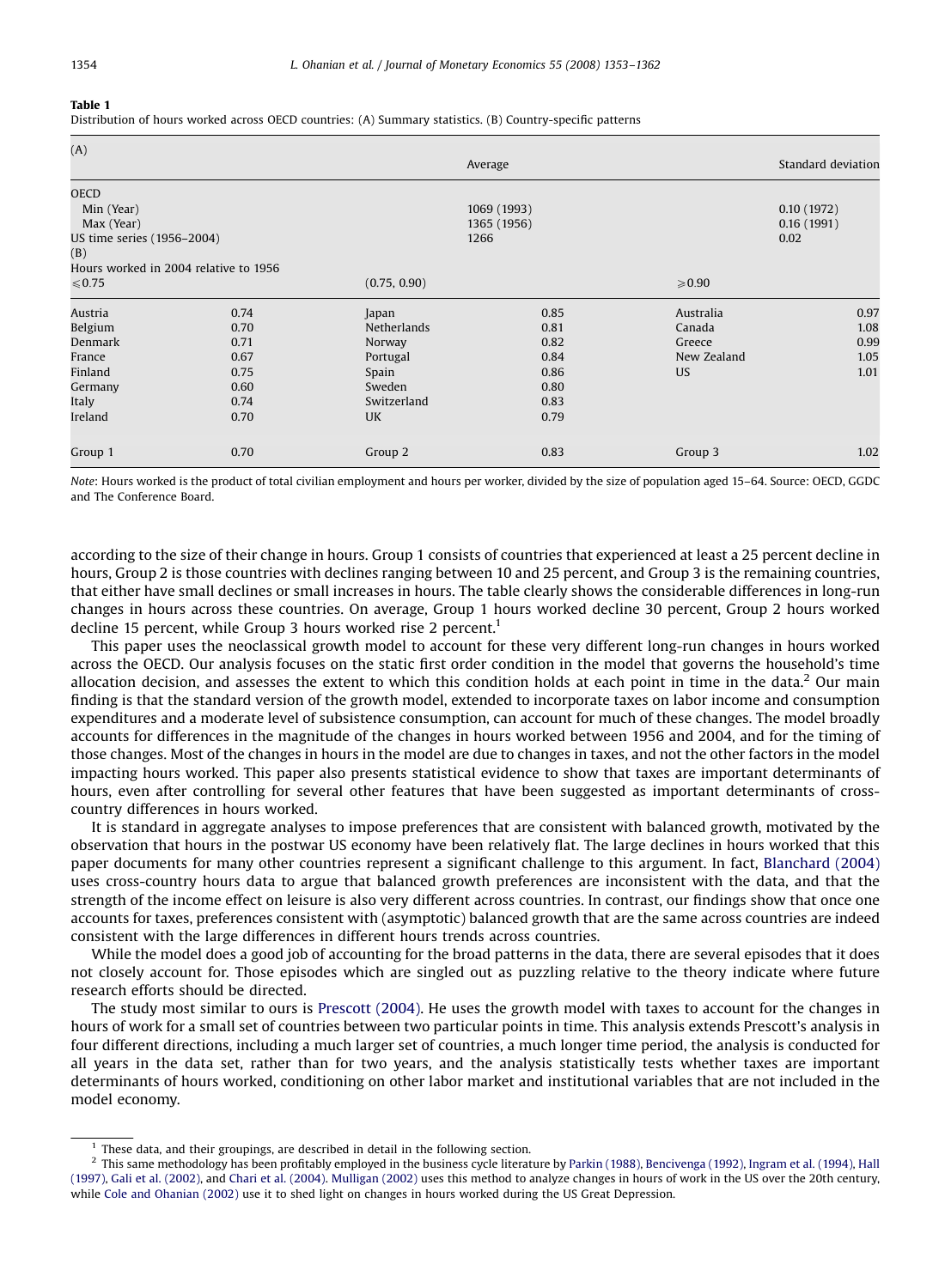The paper is organized as follows. Section 2 documents changes in OECD hours worked in detail. Section 3 describes the model and the methodology. Section 4 presents our findings. Section 5 carries out a statistical analysis of the relative importance of taxes and other institutional/labor market variables factors.

# 2. Hours worked in 21 OECD countries: 1956–2004

This section describes in detail the distribution of hours worked across 21 OECD countries between 1956 and 2004, and defines the grouping of countries adopted throughout the analysis. Hours worked is the product of total civilian employment and annual hours per worker, divided by the size of the population aged 15–64.<sup>3</sup> One prominent feature of these data is that the dispersion of hours worked across countries is very large at all points in time. In particular, the crosssectional standard deviation of log hours is between 0.10 (in 1972) and 0.16 (in 1991) during the postwar period. In contrast, the standard deviation of the cyclical component of log hours in the US over the same time period is only 0.02. A second prominent feature is that average hours of work have decreased substantially over time. The highest average hours across OECD countries are in 1956 (the first available year), and are about 20 percent lower at the end of our dataset (2004). This decrease occurred at a roughly constant rate from 1956 until the mid 1980s, at which point average hours stabilize.

The third prominent feature, and the one that is the focus of this paper, is the dramatic difference in the changes in hours of work across countries. At one extreme are Germany and France, which experienced decreases of 40 and 33 percent, respectively, while at the other extreme are Canada and the US, which experienced increases of 8 and 1 percent, respectively. The remaining countries lie between these two extremes: in eight countries, hours decreased at least 25 percent (Austria, Belgium, Denmark, Finland, France, Germany, Ireland, and Italy), in another eight countries hours fall between 10 and 25 percent (Japan, the Netherlands, Norway, Portugal, Spain, Sweden, Switzerland, United Kingdom), while hours in the remaining five countries decline less than 10 percent or rise (Australia, Canada, Greece, New Zealand, and the US). These are the three groups cited above.

These differences in trend changes in hours are the dominant source of the dispersion in hours. To establish this, a panel regression of log hours is fitted to a common constant term, and a country specific linear time trend:

$$
\log h_{it} = a + b_i t + \varepsilon_{it}
$$

where  $h_{it}$  is hours worked for country *i* in period *t*, and *t* runs from 1 to 49. The  $R^2$  is 0.76.<sup>4</sup> The  $R^2$  from this regression with a common trend coefficient across countries is just 0.26. The following section constructs a neoclassical growth model, augmented with taxes, to analyze changes in hours worked across countries.

#### 3. Model economy and quantitative methodology

The economy consists of a representative household with utility defined over streams of private consumption  $(C_t)$ , government consumption (G<sub>t</sub>), and leisure time ( $\bar{H}$  –  $H_t$ ), given by

$$
\sum_{t=0}^{\infty} \beta^t U(C_t + \lambda G_t, \bar{H} - H_t)
$$
\n(1)

where  $0<\beta<1$  is the discount factor. The household is endowed with H units of time each period, and works H<sub>t</sub> market hours. As is standard, we restrict the utility function U to be consistent with (asymptotic) balanced growth. A standard motivation for this restriction on preferences is the observation that hours in the post WWII US economy have been relatively constant despite large changes in consumption and productivity. Given that the large long-run changes in hours noted in the previous section are clearly a challenge for this class of preferences, our analysis provides a test of whether balanced growth preferences can account for these cross-country patterns in long-run changes in hours worked.

The utility function is specified as

$$
U(C_t, G_t, \bar{H} - H_t) = \alpha \log(C_t + \lambda G_t - \bar{C}) + (1 - \alpha) \frac{(\bar{H} - H_t)^{1 - \gamma} - 1}{1 - \gamma}
$$
\n(2)

where  $\gamma \geq 0$ ,  $0 \leq \alpha \leq 1$ ,  $0 \leq \lambda \leq 1$ , and  $\bar{C} \geq 0$ . The parameter  $\lambda$  measures how households value government consumption, and the parameter  $\bar{C}$  is a subsistence consumption term. The parameter  $\gamma$  governs the elasticity of substitution between leisure and consumption.<sup>5</sup>

Technology is given by

$$
Y_t = A_t F(K_t, H_t) = A_t K_t^{\theta} H_t^{1-\theta}
$$
\n<sup>(3)</sup>

The Appendix presents information about data sources.

<sup>&</sup>lt;sup>4</sup> If one adds a country specific intercept the  $R^2$  for this regression increases to 0.89.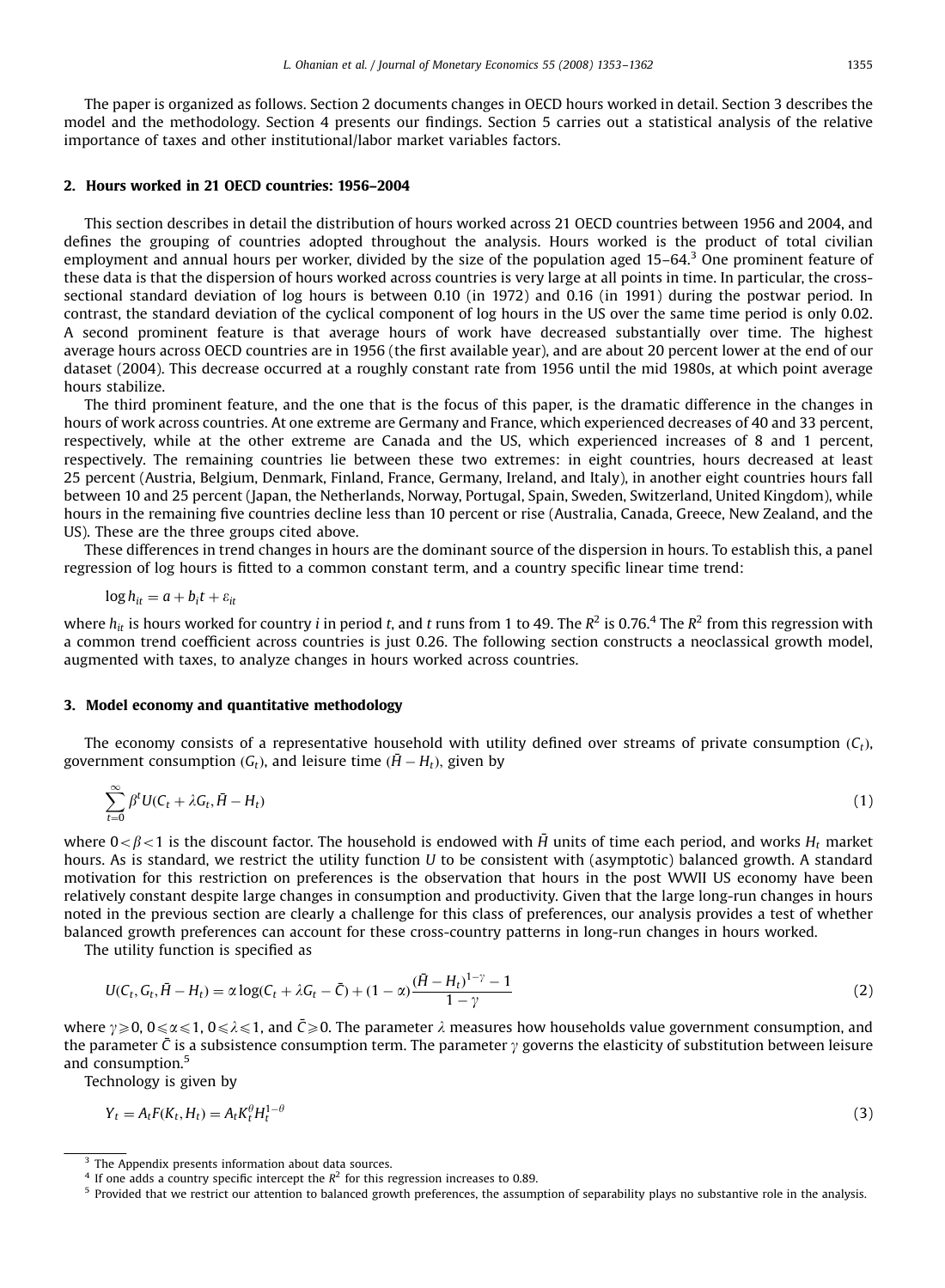where  $A_t$  is efficiency and  $K_t$  and  $H_t$  are capital and labor services. Output is divided between consumption and investment and capital depreciates at rate  $\delta$ .

The government levies proportional taxes on labor income and consumption given by  $\tau_{bt}$  and  $\tau_{ct}$ , respectively. The tax wedge is given by

$$
(1 - \tau_t) = \frac{(1 - \tau_{ht})}{(1 + \tau_{ct})} \tag{4}
$$

In addition to government consumption  $G_t$ , the government also uses its revenues to finance a lump-sum transfer  $T_t$ .

#### 3.1. Comparing hours in the model and data

The analysis focuses on the competitive equilibrium allocation for this economy to compare model hours to those in the data. Specifically, the key equation is the first order condition that equates the marginal rate of substitution between consumption and leisure to the tax-adjusted marginal product of labor:

$$
\frac{U_2(C_t + \lambda G_t, \bar{H} - H_t)}{U_1(C_t + \lambda G_t, \bar{H} - H_t)} = (1 - \tau_t)A_t F_2(K_t, H_t)
$$
\n
$$
(5)
$$

If the model fits the data accurately, then this equation should indeed hold when actual data are used. The equation can be written as

$$
\frac{H_t}{(\bar{H} - H_t)^{\gamma}} = (1 - \tau_t) \frac{\alpha (1 - \theta)}{(1 - \alpha)} \frac{Y_t}{C_t + \lambda G_t - \bar{C}}
$$
(6)

Given parameter values and actual data for the variables on the right hand side of this equation, the model generates values for hours, which we define as model hours. We compare model hours to actual hours in a series of figures, and we then decompose the relative importance of changes in taxes  $(1 - \tau_t)$ , changes in the ratio of total consumption to output  $((C + \lambda G)/Y)$ , and the subsistence term for changes in hours  $(\bar{C})$ .<sup>6</sup>

## 4. Results

To make these comparisons, time series for the tax rates,  $\tau$ , and the values for  $\bar{H}$ ,  $\gamma$ ,  $\lambda$ , and  $\bar{C}$ , are specified. The tax rate series are from [McDaniel \(2006\),](#page-9-0) which cover 15 of the 21 OECD countries considered.<sup>7</sup> The value of  $\bar{H}$  is set to 14  $\times$  365 = 5110 for all experiments. Our benchmark results assume that preferences are log in consumption and leisure, i.e., the limiting case as  $\gamma$  tends to one, which is a standard choice for aggregate analyses. Government consumption is a perfect substitute for private consumption (i.e.,  $\lambda = 1$ ).

The literature provides little guidance regarding an appropriate value of  $\bar{c}$ . We therefore specify a conservative value of  $\bar{c}$ that is equal to 5 percent of total US consumption in 1956. This is a conservative choice because it is only a small departure from the standard model (i.e.,  $\bar{C}=0$ ), and we adopt it to emphasize that only a small departure is required to account for the differences in trend changes across countries. We also conduct the analysis with different assumptions for the values  $\lambda$ ,  $\gamma$ , C. The sources for data on C, G, and Y are described in the Appendix. 1956 is chosen as the base year for all countries but Australia, for which the base year is 1960 because of data limitations.

#### 4.1. Results by group

[Figs. 1](#page-4-0)a–c show actual and predicted hours for each of the three groups in our benchmark specification. Recall that Group 1 was the group that exhibited the largest decline in hours, while Group 3 was the group with the smallest change in hours.

For Group 1 the path for predicted hours follows that of actual hours quite closely, though the change in model hours is somewhat smaller. In particular, both display a steady decrease until roughly 1990, at which point both the actual and model hours level off. For Group 2 the match is even closer, with model hours matching both the shape and magnitude of the decline in actual hours. In Group 3, the model predicts a slight drop in hours, while actual hours exhibit a modest increase. (We discuss this deviation in detail in Section 4.2 in the context of the US.)

$$
\frac{H_t^P}{(\bar{H} - H_t^P)^\gamma} = \frac{(1 - \tau_t) Y_t / [C_t + \lambda G_t - \bar{C}] (\bar{H} - H_0)^\gamma}{(1 - \tau_0) Y_0 / [C_0 + \lambda G_0 - \bar{C}]} \frac{(\bar{H} - H_0)^\gamma}{H_0}
$$

where  $H_t^P$  is model hours.

<sup>&</sup>lt;sup>6</sup> Since  $\alpha$  and  $\theta$  enter the right hand side of Eq. (6) as a constant of proportionality, then the values of these variables are irrelevant for accounting for *changes* in hours relative to a base year. We therefore choose the value of  $\alpha(1-\theta)/(1-\alpha)$  for each country so that the model hours are equal to the data for a base year, which we label as period 0. Hence, we can rewrite (6) as

 $^7$  Tax data are unavailable for Denmark, Ireland, Norway, Portugal, Greece, and New Zealand.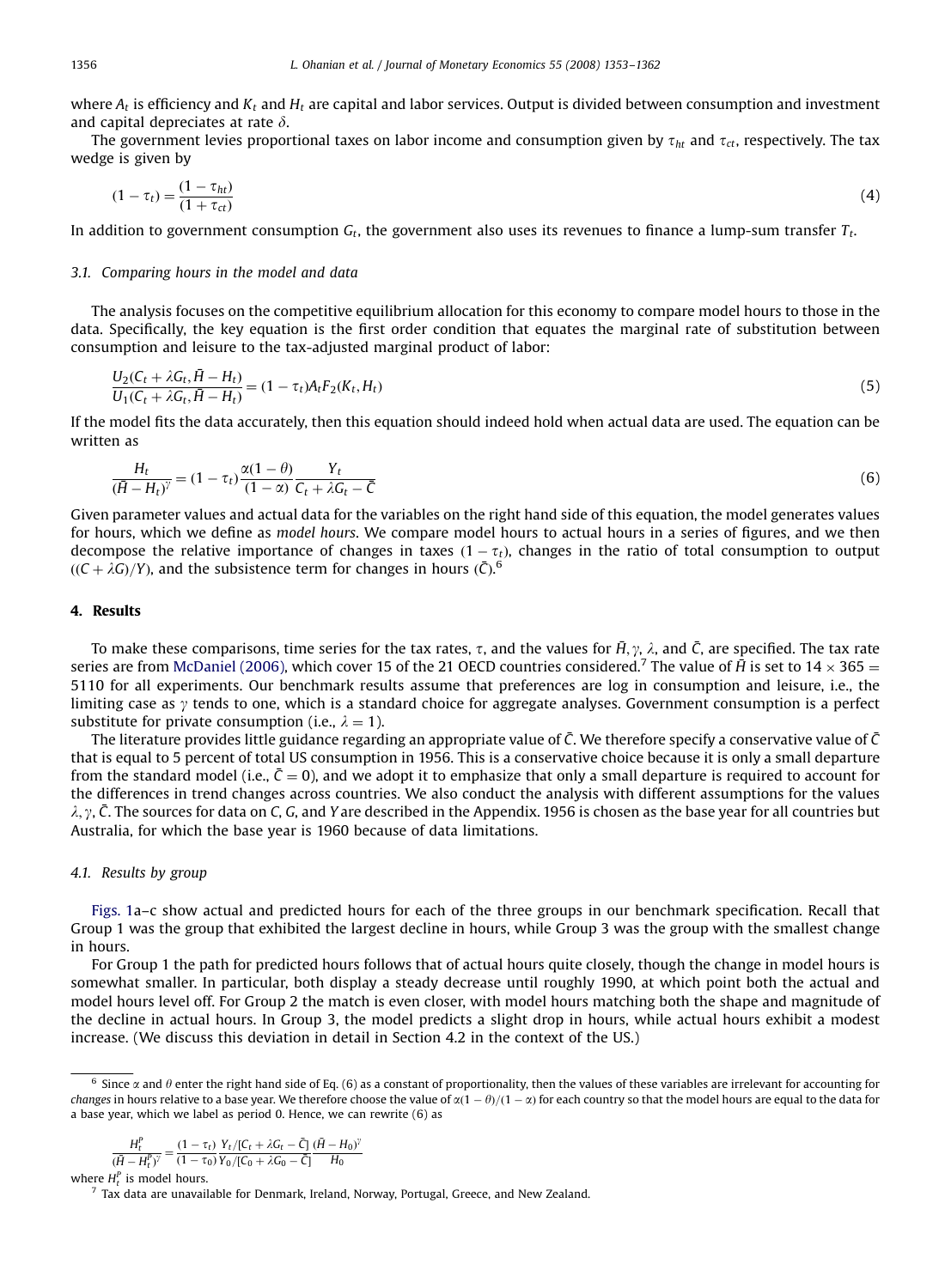<span id="page-4-0"></span>

Fig. 1. Groups 1–3 represent an average of the actual and model hours worked for their constituent countries. (a) Group 1 includes Austria, Belgium, Finland, France, Germany, and Italy. (b) Group 2 includes Japan, Netherlands, Spain, Sweden, Switzerland, and the UK. (c) Group 3 includes Australia, Canada, and the US.

In terms of average changes in hours within the groups, the predicted mean percentage changes in hours for Groups 1, 2, and 3 are  $-27$ ,  $-20$ , and  $-11$ , respectively, whereas the actual mean percentage changes in hours are  $-30$ ,  $-18$ , and  $+1$ . This analysis indicates that the standard growth model appended to include taxes and a modest subsistence consumption effect performs quite well in capturing the large differences in trend changes in hours worked across these three groups, both in terms of the overall change in hours, and the timing of the changes.

The analysis is also conducted with the following modifications: (1) households not valuing government consumption  $(\lambda = 0)$ , (2) different subsistence consumption terms ( $\bar{C} = 0$  and 10 percent of 1956 US consumption), and (3) different values for the representative worker's labor supply elasticity ( $\gamma = 0$  and 2). The results are insensitive to variations in the value of  $\lambda$ , both for group averages and almost all individual countries.

Changing the subsistence consumption term did not impact group average hours very much, though it did matter for countries that were poor at the start of the dataset, such as Japan. As all countries become wealthier over time, however, the impact of the subsistence term declines. Appendix B (available on the website of the journal) presents graphs of model hours for different values of the subsistence term, and shows that the subsistence term is quantitatively unimportant after 1970.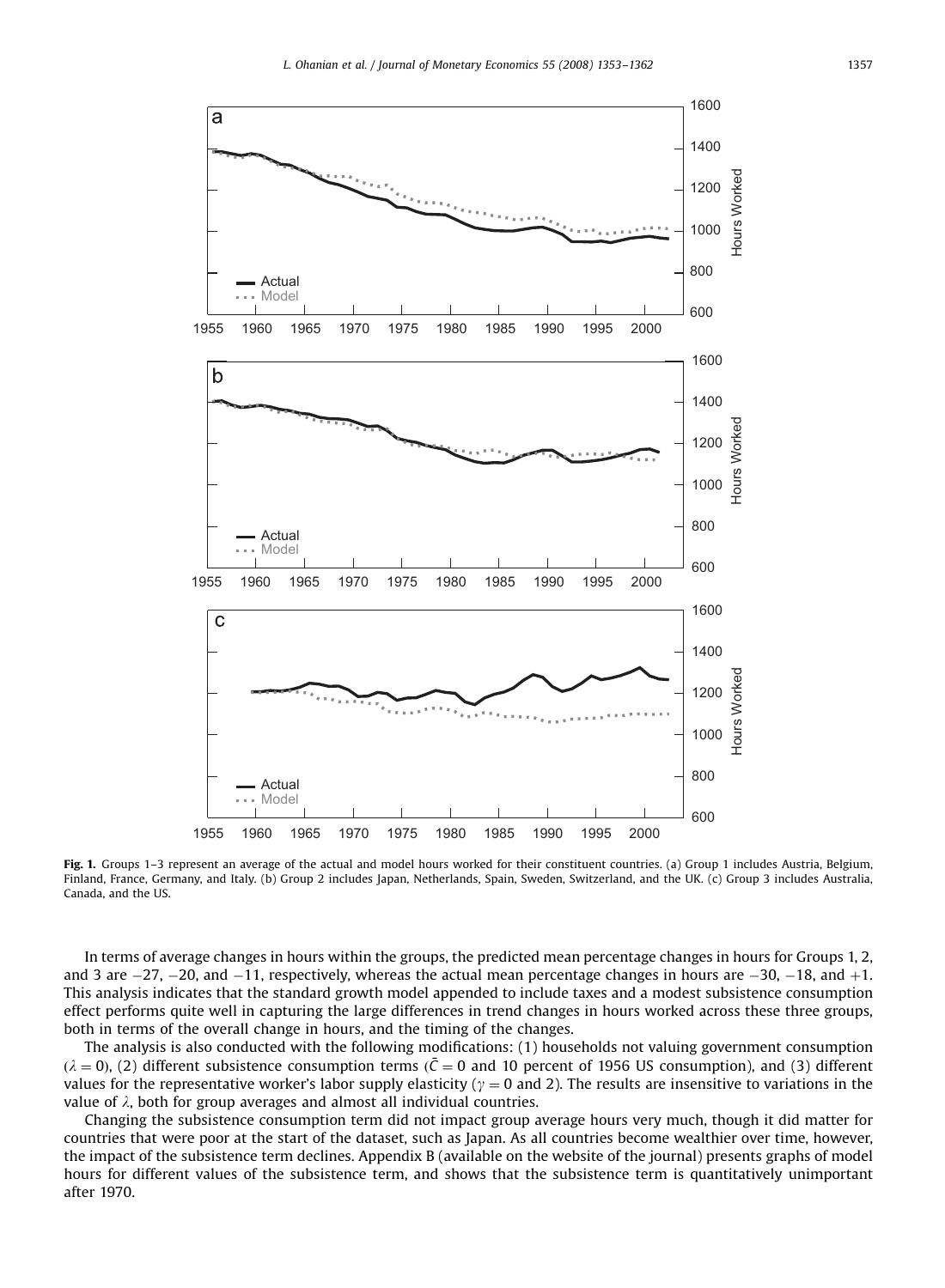

Fig. 2. (a) Germany, (b) Netherlands, (c) United States.

Regarding  $\gamma$ , which governs the labor supply elasticity, the results are robust to the range that is typically used in aggregate analyses, which is roughly  $0 \le \gamma \le 2.8$  Appendix B shows graphs of group model hours averages for the benchmark specification and for these modifications.

#### 4.2. Results for individual countries

This section examines the paths of actual and model hours for selected individual countries in the benchmark specification. To conserve space, we present results for only three countries—Germany, the Netherlands, and the United States—which present patterns that are representative of the different outcomes observed in the data. The time series for these countries are shown in Figs. 2a–c.

The individual country results are consistent with the group results. Predicted hours track actual hours very well in Germany, though in the 1980s model hours do not decrease as much as actual hours. We return on this point in our

<sup>&</sup>lt;sup>8</sup> It is well known that macro labor elasticities tend to be higher than those estimated in the micro literature. [Hansen \(1985\)](#page-9-0) and [Rogerson and](#page-9-0) [Wallenius \(forthcoming\)](#page-9-0) provide different model formulations that can reconcile these differences.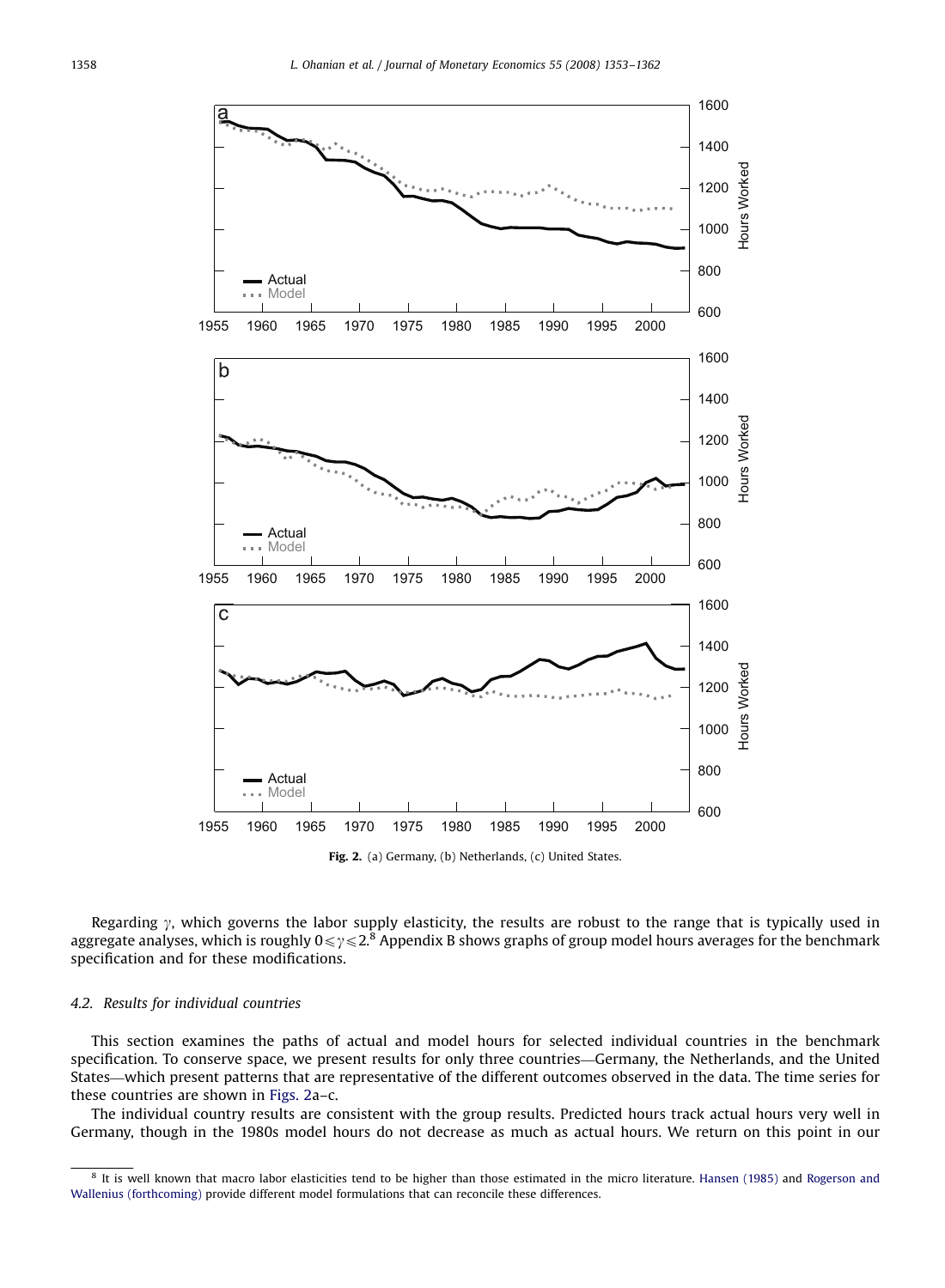| Table 2                                   |  |  |
|-------------------------------------------|--|--|
| Hours worked by decades: actual vs. model |  |  |

|             | 1960s   |         | 1970s   |         | 1980s   |         | 1990s   |         | 1956-2003 |         |
|-------------|---------|---------|---------|---------|---------|---------|---------|---------|-----------|---------|
|             | Actual  | Model   | Actual  | Model   | Actual  | Model   | Actual  | Model   | Actual    | Model   |
| Group 1     | $-1.09$ | $-0.70$ | $-1.23$ | $-1.03$ | $-0.60$ | $-0.65$ | $-0.50$ | $-0.66$ | $-0.76$   | $-0.65$ |
| Austria     | $-1.03$ | $-0.70$ | $-1.14$ | $-0.73$ | $-0.22$ | $-0.11$ | $-0.53$ | $-0.68$ | $-0.64$   | $-0.49$ |
| Belgium     | $-1.03$ | $-0.76$ | $-1.64$ | $-1.60$ | $-0.74$ | $-0.09$ | 0.06    | $-0.25$ | $-0.72$   | $-0.65$ |
| Finland     | $-1.15$ | $-1.03$ | $-0.45$ | $-0.97$ | 0.32    | $-1.35$ | $-1.31$ | $-0.66$ | $-0.60$   | $-0.79$ |
| France      | $-0.63$ | $-0.29$ | $-1.47$ | $-0.65$ | $-1.53$ | $-0.62$ | 0.11    | $-0.28$ | $-0.87$   | $-0.38$ |
| Germany     | $-1.09$ | $-0.65$ | $-1.55$ | $-1.43$ | $-1.20$ | $-0.13$ | $-0.74$ | $-0.78$ | $-1.08$   | $-0.68$ |
| Italy       | $-1.60$ | $-0.70$ | $-1.19$ | $-0.70$ | $-0.43$ | $-1.70$ | $-0.16$ | $-1.37$ | $-0.61$   | $-0.92$ |
| Group 2     | $-0.41$ | $-0.59$ | $-1.09$ | $-0.86$ | $-0.21$ | $-0.31$ | 0.00    | $-0.20$ | $-0.41$   | $-0.48$ |
| Japan       | $-0.39$ | 0.57    | $-0.47$ | $-0.64$ | 0.14    | $-0.38$ | $-0.74$ | $-0.65$ | $-0.31$   | $-0.28$ |
| Netherlands | $-0.65$ | $-1.30$ | $-1.81$ | $-1.59$ | $-0.95$ | 0.80    | 1.40    | 0.42    | $-0.44$   | $-0.45$ |
| Spain       | 0.25    | $-0.17$ | $-1.67$ | $-1.00$ | $-1.56$ | $-1.25$ | 0.85    | $-0.21$ | $-0.28$   | $-0.70$ |
| Sweden      | $-1.00$ | $-2.08$ | $-0.36$ | $-1.39$ | 0.54    | $-1.00$ | $-0.71$ | 0.50    | $-0.48$   | $-0.76$ |
| Switzerland | $-0.23$ | $-0.19$ | $-1.26$ | $-0.78$ | 0.31    | 0.25    | 0.27    | $-0.72$ | $-0.39$   | $-0.38$ |
| UK          | $-0.42$ | $-0.68$ | $-1.17$ | $-0.07$ | $-0.22$ | $-0.35$ | $-0.34$ | $-0.06$ | $-0.48$   | $-0.33$ |
| Group3      | 0.24    | $-0.41$ | $-0.16$ | $-0.25$ | 0.64    | $-0.41$ | 0.10    | 0.14    | 0.12      | $-0.20$ |
| Australia   | 0.11    | $-0.17$ | $-0.53$ | $-0.87$ | 0.49    | $-0.33$ | $-0.01$ | 0.14    | 0.01      | $-0.31$ |
| Canada      | 0.18    | $-0.74$ | 0.34    | 0.08    | 0.70    | $-0.58$ | $-0.16$ | 0.21    | 0.17      | $-0.24$ |
| US          | 0.29    | $-0.49$ | $-0.25$ | 0.06    | 0.73    | $-0.32$ | 0.46    | 0.10    | 0.03      | $-0.20$ |

Note: Numbers refer to the average percentage change in the decade.

discussion of Table 2. The Netherlands is of particular interest since it is one of a very few countries that exhibits a large trend reversal in hours worked over this period. The figure clearly shows that predicted hours also display the same trend reversal as in the data.

US model hours and actual hours show similar patterns to those in the picture for Group 3, in that predicted hours fall somewhat over time, whereas there is no trend decline in actual hours. [Aguiar and Hurst \(2006\)](#page-9-0) and [Francis and Ramey](#page-9-0) [\(2005\)](#page-9-0) provide information that can potentially reconcile the difference between actual and model hours. In particular, they show that in the US there has been a substantial decline in the amount of time devoted to home production. This implies that movements in market hours and leisure are not mirror images of each other.

Specifically, over the period 1956–2003 there has been an increase in leisure time for prime aged individuals in the US, at the same time that time devoted to market work has been relatively flat. The results in [Fig. 3](#page-7-0) show that the model predicts an increase in leisure time and a decrease in working time. Consistent with this point, in the data one finds that total working time (market plus home) has decreased somewhat over this time period, and that leisure has increased. Lack of cross-country data on time devoted to home production precludes us from incorporating this factor into the analysis, but we note that this factor is not likely to be important for those countries that experienced the largest increases in taxes. [Rogerson \(2008\)](#page-9-0) shows that the increase in taxes in many European countries created an incentive to substitute home production time for market time, resulting in a relatively flat profile for home production time in these countries.9

Table 2 summarizes the actual and model average growth rates of hours worked for each country in each of the four decades in our sample. This table provides information that identifies those episodes (i.e., country-decade pairs) that are most puzzling from the perspective of the theory, and those episodes that are well captured by the theory. For several countries, the model performs very well in tracking total hours worked in all but one particular decade. For example, predicted and actual changes are quite similar in Germany (Group 1) except for the 1980s, and in the UK (Group 2) except for the 1970s. In contrast, Spain (Group 2) is problematic for many periods. Sweden is a case in which the model overpredicts the drop in hours. But recent work by [Ragan \(2005\)](#page-9-0) and [Rogerson \(2007\)](#page-9-0) has already offered an explanation for this discrepancy. Specifically, these authors argue that spending programs in Sweden provide subsidies for exactly those activities that higher taxes push out of the market, such as child care and elderly care. In accordance with the earlier discussion, in the case of the US the most problematic decade is the 1980s, since it coincides with the largest increase in hours worked by women (see [Rogerson and McGrattan, 1998\)](#page-9-0).

#### 4.3. The relative contributions of taxes and other model factors

Eq. (6) shows that model hours change because of changes in taxes, changes in private consumption, changes in government consumption, and changes in output. Absent the subsistence consumption term, the non-tax factors would

<sup>&</sup>lt;sup>9</sup> [Freeman and Schettkat \(2005\)](#page-9-0) provide evidence that home production time is currently lower in the US than in many European economies.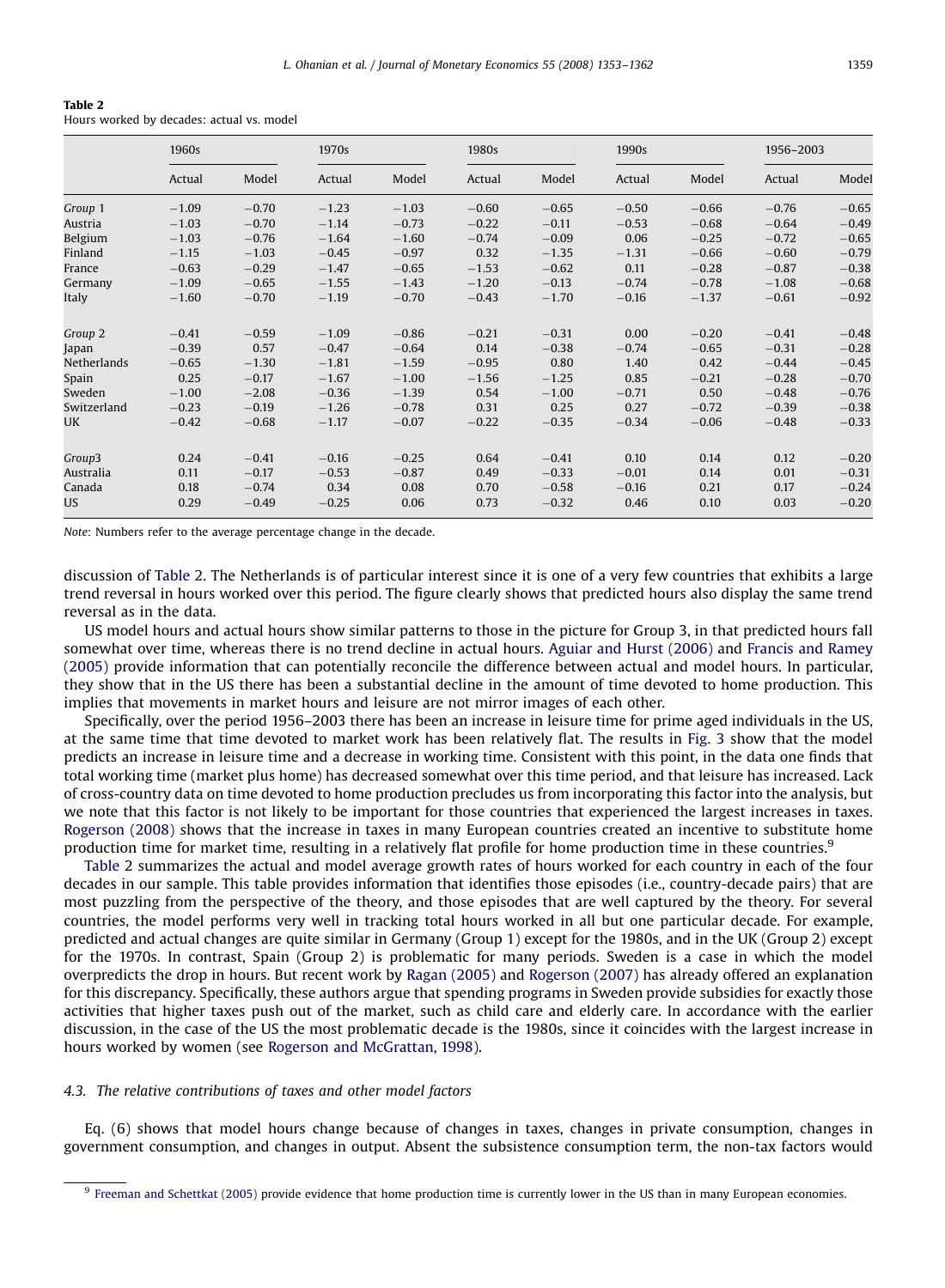<span id="page-7-0"></span>

Fig. 3. Evolution of tax wedges, 1956–2003.

affect hours only through changes in the ratios  $C/Y$  and  $G/Y$ . We now analyze the relative contributions of these different factors. [Ohanian et al. \(2006\)](#page-9-0) examine this issue in detail, and we summarize those findings here. The main finding is that changes in taxes are by far the dominant factor driving changes in model hours.

Fig. 3 shows why. The figure plots the cross-country average of the tax wedge  $(1-\tau_t)$  for each group between 1956 and 2004. There are two striking features in these time series. The first is that taxes rise in all three groups until the mid-1980s/ early 1990s, and then stabilize afterwards. This pattern mirrors the fact that hours worked in many countries first decline until the mid-late 1980s, and then stabilize afterwards. The second feature is that the largest tax increase is for Group 1, the second largest for Group 2, and the smallest tax increase is for Group 3. The magnitude of these changes are generally consistent with the magnitude of the changes in hours worked across these three groups.

Regarding the other factors, the consumption–output ratio  $((C+G)/Y)$  is not an important factor impacting hours worked, as it changes very little in most countries (for example, it moves by only 0.10 in both Germany and the US). Moreover, the small change in this ratio tends to move hours in the opposite direction relative to the data (see Table 4 in [Ohanian et al., 2006](#page-9-0)). Recall from Section 4.1 that the subsistence term was important only for the poorest countries, and before 1970.

#### 5. Statistical analysis of factors outside the model

There are many institutional, policy, and regulatory factors other than taxes that are considered to influence the determination of hours of work. Incorporating these factors into the theory requires substantial extensions of the model, and thus is beyond the scope of this study. However, we are able to conduct a simple statistical analysis to provide some evidence on the possible importance of these other factors relative to taxes. For this purpose, the wedge in the household static first order condition is the percentage deviation between the left and right hand sides of this equation in the model with no taxes:

$$
A_t = 1 - \frac{U_2 / U_1}{A_t F_2} \tag{7}
$$

where all derivatives are evaluated at period  $t$  values. A panel regression of this wedge on taxes and institutional factors is fit to assess the relative importance of these variables. Because the wedge is a measure of the extent to which the model without taxes cannot account for the data, this regression provides information about which excluded factors are correlated with the changes not accounted for by the theory. The institutional variables are from [Nickell and Nunziata](#page-9-0) [\(2001\)](#page-9-0) and include measures of employment protection (EP), union density (UDNET), bargaining coordination (CO and COW), the benefit replacement rate (BRR), and benefit duration (BD). These variables have been used extensively in the literature to capture institutional differences across labor markets and how those differences impact hours worked and unemployment. Our specification is

 $log(1 - \Delta_{it}) = a_i + b \log(1 - \tau_{it}) + \gamma' X_{it} + \varepsilon_{it}$ 

where  $\Delta_{it}$  is the time series of wedges,  $a_i$  is a country fixed effect,  $\tau_{it}$  is the tax rate used in our analysis, and  $X_{it}$  includes the institutional regressors.10 Data on the institutional variables are available over 1975–1995 for all 15 countries. The wedge series is calculated using  $\gamma = 1$ ,  $\lambda = 1$ ,  $\bar{C} = 0$ .<sup>11</sup>

<sup>&</sup>lt;sup>10</sup> Including a country fixed effect  $a_i$  is consistent with the exercise in that we did not impose that the preference and technology parameters  $\alpha$  and  $\theta$ were the same across countries. We also ran the regressions with the variables in levels instead of logarithm. Results are not affected.

 $11$  Subsistence consumption is mostly relevant in the period 1956–1970, when consumption levels are lower.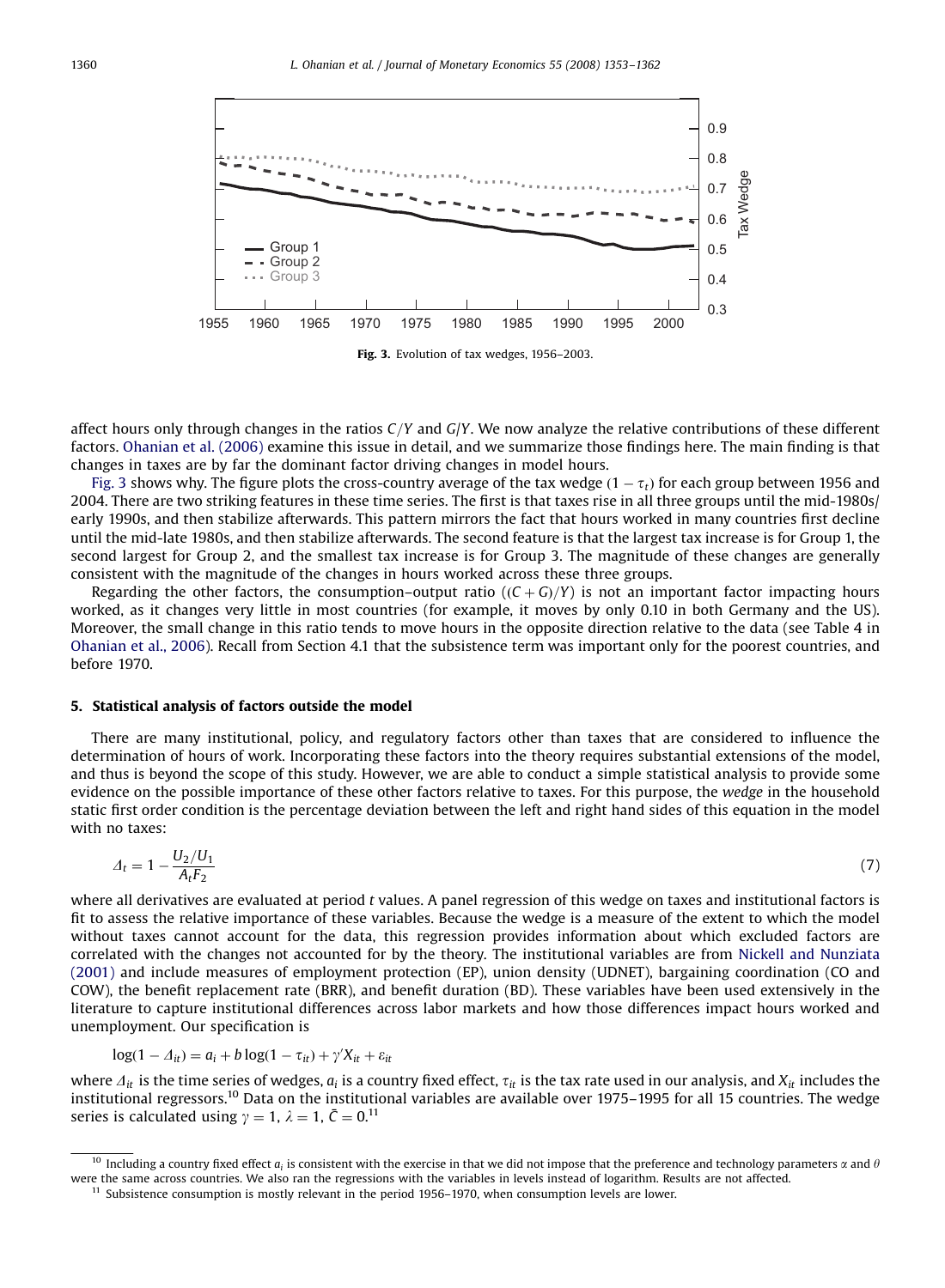Regression results

| Variable   | (1)     | (2)                 | (3)     | (4)     | (5)     | (6)     | (7)                 | (8)                 |
|------------|---------|---------------------|---------|---------|---------|---------|---------------------|---------------------|
| Tax        | 1.051   | 1.010               | 1.101   | 1.073   | 1.035   | 1.076   | 0.925               | 1.000               |
|            | (0.053) | (0.054)             | (0.054) | (0.053) | (0.053) | (0.061) | (0.057)             | (0.064)             |
| EP         |         | $-0.045$<br>(0.016) |         |         |         |         |                     | $-0.043$<br>(0.017) |
| UD         |         |                     | 0.239   |         |         |         |                     | 0.202               |
|            |         |                     | (0.065) |         |         |         |                     | (0.066)             |
| CO         |         |                     |         | 0.075   |         |         |                     | 0.07                |
|            |         |                     |         | (0.032) |         |         |                     | (0.035)             |
| COW        |         |                     |         |         | 0.028   |         |                     | 0.006               |
|            |         |                     |         |         | (0.013) |         |                     | (0.014)             |
| <b>BRR</b> |         |                     |         |         |         | 0.029   |                     | 0.053               |
|            |         |                     |         |         |         | (0.036) |                     | (0.037)             |
| <b>BD</b>  |         |                     |         |         |         |         | $-0.155$<br>(0.029) | $-0.139$<br>(0.029) |
|            |         |                     |         |         |         |         |                     |                     |
|            |         |                     |         |         |         |         |                     |                     |
| $R^2$      | 0.47    | 0.479               | 0.485   | 0.476   | 0.476   | 0.471   | 0.501               | 0.528               |

Note: Dependent variable: wedge as defined by Eq. (7). Tax data are from [McDaniel \(2006\).](#page-9-0) Remaining explanatory variables are from [Nickell and Nunziata](#page-9-0) [\(2001\)](#page-9-0): EP, employment protection; UDNET, net union density; CO and COW, measures of bargaining coordination; BRR, benefit replacement rate; BD, benefit duration.

Table 3 reports the regression results (HAC standard errors are in parentheses). There are three main findings. First, taxes account for a significant fraction of the statistical variation in the wedge. Second, this finding is robust to the inclusion of the other labor market factors, either individually or collectively. The coefficient on the tax variable changes very little across specifications and is significant at the 1 percent level in all specifications. Third, while several of the other factors are statistically significant at the 5 percent level, they add relatively little marginal explanatory power. For example, the  $R^2$ with only taxes in the regression is about 0.47, and it rises only to about 0.53 with the six additional institutional factors. It is striking that taxes appear to be the most highly correlated of these factors with the wedge.

#### 6. Summary and conclusion

Hours worked per adult in OECD countries have changed considerably over roughly the last 50 years (1956–2004), ranging from a 40 percent decrease in Germany, to small increases in Canada and the US. The neoclassical growth model with (asymptotic) balanced growth preferences, augmented with taxes on labor income and consumption expenditures, broadly accounts for these very different changes in hours worked across OECD countries. Moreover, the vast majority of the changes in hours worked in the model are accounted for by cross-country differences in tax rate changes. The other factors impacting hours worked in the model, including the consumption–output ratio, only have small effects on changes in model hours.

These findings about taxes, using aggregate data, complement the large microeconomic literature on taxes, labor supply, and labor supply elasticities. [Blundell and Macurdy \(1999\)](#page-9-0) review many microeconomic studies, several of which analyze the impact of taxes on changes in hours, and/or use changes in taxes to infer labor supply elasticities. A number of these studies also find significant effects of taxes on labor supply, which provides additional evidence for the importance of this channel. It is of interest for future research to shed further light on understanding and reconciling the effects of tax changes of hours in both micro and macro data.

While the model closely accounts for changes in hours worked in the countries with the largest hours changes, it tends to underpredict hours in countries with smaller changes in hours, such as the United States, Canada, and Australia. There are also single episodes (consisting of a country-decade pair) that are puzzling from the perspective of the theory. Future work should analyze how additional factors might account for these discrepancies between theory and data.

#### Appendix A. Data

Data on consumption, government consumption, and GDP are taken from the Penn World Tables (PWT) [\(Heston et al.,](#page-9-0) [2006](#page-9-0)). Data on employment and population are from OECD's Economic Outlook and Main Economic Indicators([OECD,](#page-9-0) [Economic outlook, Main economic indicators\)](#page-9-0). Series for hours worked are from Groningen Growth and Development Centre (GGDC) and The Conference Board ([The Conference Board and Groningen Growth and Development Centre, 2008](#page-9-0)). The adult population include individuals between ages 15 and 64 years old, while hours is the total number of hours worked over the year divided by the average number of people employed.